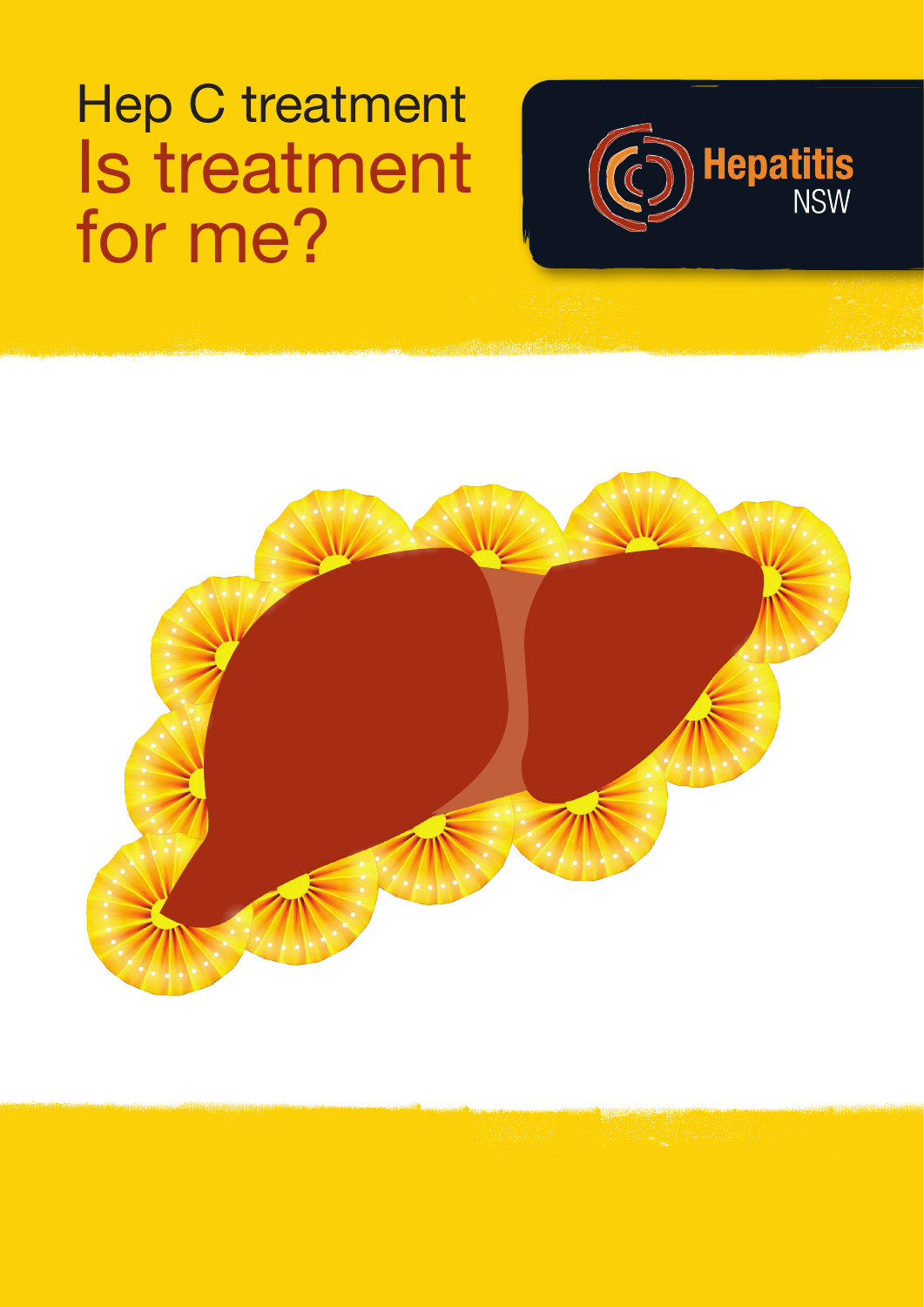## Should I start treatment?

There has **never been a better time** to think about getting treatment for your hep C.

## Great reasons to start treatment!

- The new treatments give **about 95% chance of being cured** (even if you have got cirrhosis).
- The treatment will usually last for **only 12 weeks** for most people.
- **They often don't have any side-effects**. If they do, the effects are usually very mild.
- The treatments are made up of only a few pills each day **no interferon injections**.

## Tell me more about hep C treatment

- **Treatments now involve DAA drugs (direct acting antivirals).**
- **They can be prescribed by:** 
	- ordinary doctors (GPs)
	- doctors at your clinic
	- doctors at hospital liver clinics
	- inside prison, they are prescribed by clinic nurses or doctors.
- The scripts can be **filled by local pharmacies** or by **hospital pharmacies.**



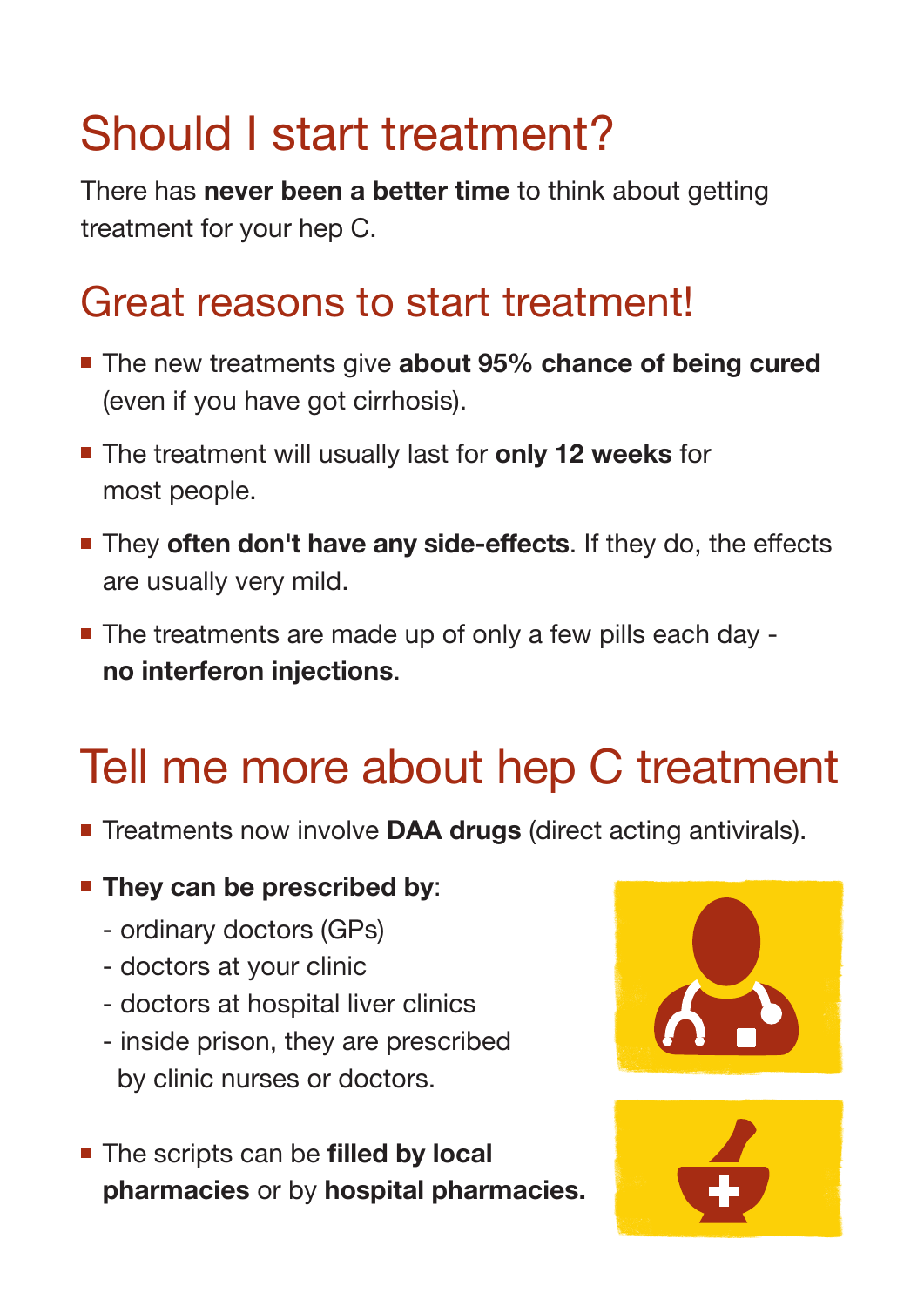- There are **lots of different treatment options.** Your doctor will help work out which one is best for you.
- ANY adult with a Medicare Card can be **treated cheaply** (around \$40 per script).
- Before treatment, you will need to have some tests done. This will help the doctor **work out the best treatment for you.**
- If you have cirrhosis or other liver **problems,** you will be sent to a local specialist for care and treatment (probably at a hospital liver clinic).

**You still have a 95% chance of cure.**

You **must not father a child or become pregnant** while on treatment and for six months after finishing treatment.



Not all doctors and pharmacies work with the new DAA drugs, so phone the *Hepatitis Infoline* **on 1800 803 990** and they can do a search for your nearest doctors and pharmacies. Or search online at **hep.org.au/directory**